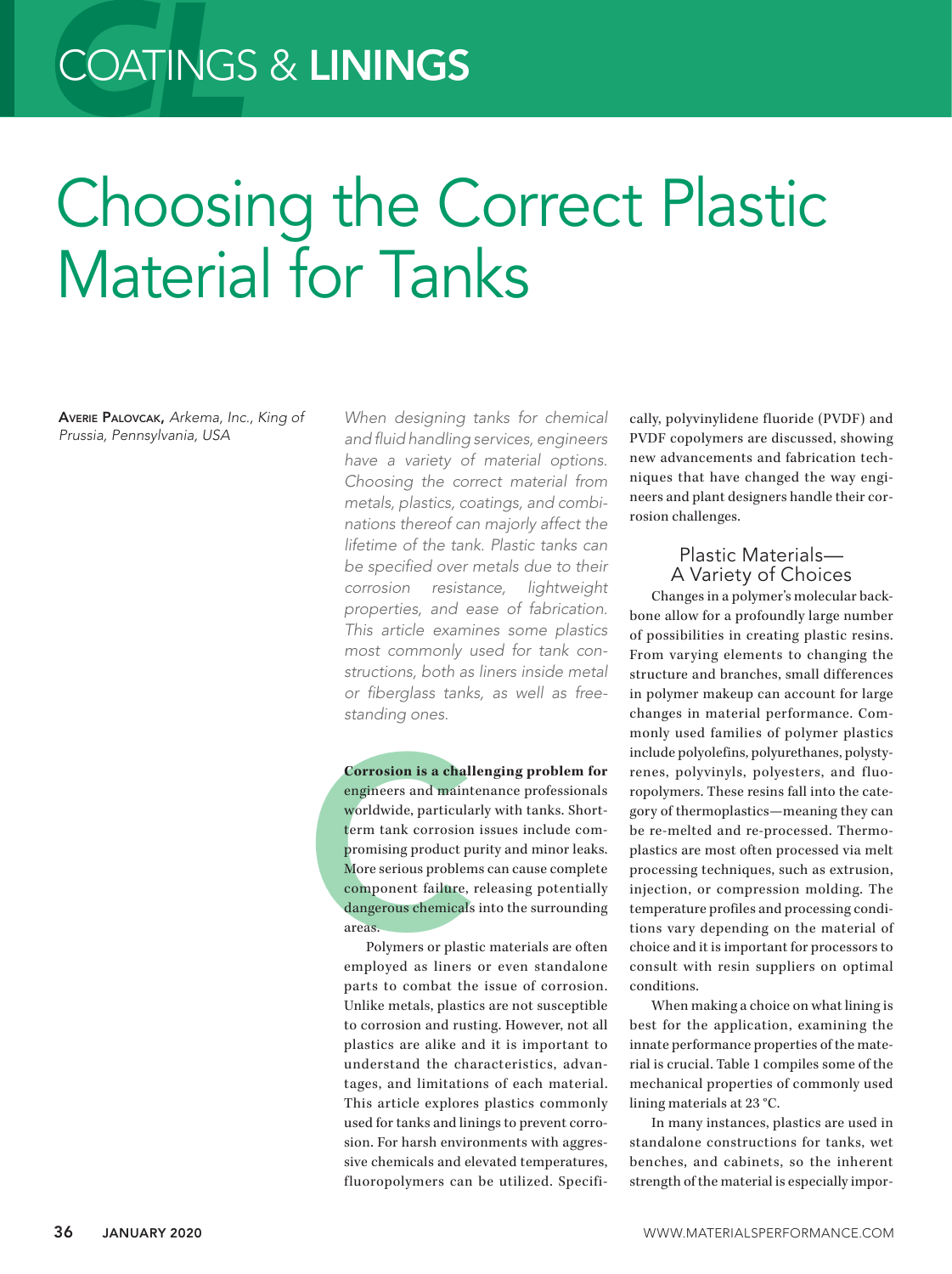tant. Besides the mechanical properties, chemical resistance, permeation, and temperature are other areas engineers should consider when designing with plastics. When commodity materials face challenges in harsh thermal or chemical environments, fluoropolymers can provide new solutions.

For areas where plastics are used as linings, there are two principal reinforcement materials, metal and fiberglass. Common metal substrates include aluminum, carbon steel (CS), and stainless steel (SS) (Types 304 SS [UNS S30400] and 316 SS [UNS S31600]). One important characteristic of a plastic is that a liner in these systems has low permeability. This minimizes the risk of chemicals moving through the liner and becoming trapped between the liner and the outer shell, causing issues with blistering and delamination. Figure 1 shows the permeation rates of oxygen gas through various plastic materials. Oxygen is representative of a small molecule, thereby showing tough testing conditions.

#### PVDF Copolymers— Flexibility for Linings

PVDF copolymers are flexible versions of PVDF. Synthesized by reacting a comonomer hexafluoropropylene (HFP) with the vinylidene fluoride (VF2) monomer, PVDF copolymers have varying degrees of flexibility, depending on the concentration of the HFP. Other common co-monomers can include tetrafluoroethylene (TFE) and its derivatives, ethylene tetrafluoroethylene (ETFE), and polytetrafluoroethylene (PTFE). The HFP is not an additive, plasticizer, or stabilizer to the material. Instead, it is directly reacted chemically with the VF2, ensuring that the resin retains its flexibility over time and does not leach out into the chemical media.

While added flexibility is a benefit, especially for tank fabrication, there are other advantages to PVDF copolymers. First, PVDF copolymers have a higher fluorine content. This higher degree of fluorine in PVDF copolymers gives a broader range of chemical resistance. While PVDF homopolymers are rated for continuous use in

| TABLE 1. PROPERTIES OF PLASTIC LINING MATERIALS <sup>1</sup> |              |                                            |                            |                                 |                                                     |  |  |  |  |  |
|--------------------------------------------------------------|--------------|--------------------------------------------|----------------------------|---------------------------------|-----------------------------------------------------|--|--|--|--|--|
|                                                              |              | <b>Flex</b><br><b>Modulus</b><br>$(psi)^2$ | Tensile (psi) <sup>3</sup> | Hardness (Shore D) <sup>4</sup> | <b>Abrasion</b><br>$(mg/1,000$ Cycles) <sup>5</sup> |  |  |  |  |  |
|                                                              | <b>PVC</b>   | 320,000                                    | 6.500                      | 80                              | $12 - 20$                                           |  |  |  |  |  |
|                                                              | <b>PVDF</b>  | 300,000                                    | 7,500                      | 78                              | $5-9$                                               |  |  |  |  |  |
|                                                              | <b>ECTFE</b> | 240,000                                    | 7,000                      | 75                              | $5-9$                                               |  |  |  |  |  |
|                                                              | PP           | 200,000                                    | 5,000                      | 60                              | $15 - 20$                                           |  |  |  |  |  |
|                                                              | <b>ETFE</b>  | 170,000                                    | 6,500                      | 70                              | $55 - 65$                                           |  |  |  |  |  |
|                                                              | <b>PFA</b>   | 85,000                                     | 4.000                      | 55                              | $25 - 35$                                           |  |  |  |  |  |
|                                                              | <b>FEP</b>   | 80,000                                     | 3,000                      | 55                              | $70 - 80$                                           |  |  |  |  |  |
|                                                              | <b>PTFE</b>  | 72,000                                     | 3.000                      | 50                              | 500-1.000                                           |  |  |  |  |  |





| <b>TABLE 2. MECHANICAL PROPERTIES OF PVDF COPOLYMERS<sup>7</sup></b> |                                |                                            |                                      |                                              |                                                       |                     |  |  |  |  |
|----------------------------------------------------------------------|--------------------------------|--------------------------------------------|--------------------------------------|----------------------------------------------|-------------------------------------------------------|---------------------|--|--|--|--|
|                                                                      | Melt<br>Point<br>$(^{\circ}C)$ | <b>Flex</b><br><b>Modulus</b><br>$(psi)^2$ | <b>Tensile</b><br>(psi) <sup>3</sup> | <b>Hardness</b><br>(Shore $D$ ) <sup>4</sup> | <b>Abrasion</b><br>(mg/1,000)<br>Cycles) <sup>5</sup> | Impact <sup>8</sup> |  |  |  |  |
| <b>PVDF 740</b>                                                      | 170                            | 300,000                                    | 7.500                                | 78                                           | $5-9$                                                 | $2 - 4$             |  |  |  |  |
| <b>PVDF Flex</b><br>2850                                             | 157                            | 170,000                                    | 5.500                                | 75                                           | $6 - 9$                                               | $4 - 10$            |  |  |  |  |
| <b>PVDF Flex</b><br>2800                                             | 142                            | 100,000                                    | 4,000                                | 65                                           | $16 - 19$                                             | $10 - 20$           |  |  |  |  |
| <b>PVDF Flex</b><br>2500                                             | 120                            | 35,000                                     | 2,200                                | 55                                           | 28-33                                                 | No Break            |  |  |  |  |

chemicals from <1 up to 12 pH, the PVDF copolymers extend the upper range to 13.5 pH. Common chemicals handled by PVDF and PVDF copolymers include strong acids, chlorides, and deionized or high-purity water. It is the added ductility and elongation that give the PVDF copolymers increased resistance to harsher chemicals. Higher flexibility also allows tank fabricators to thermoform and manipulate the sheets easier. Table 2 shows the mechanical properties of PVDF copolymers.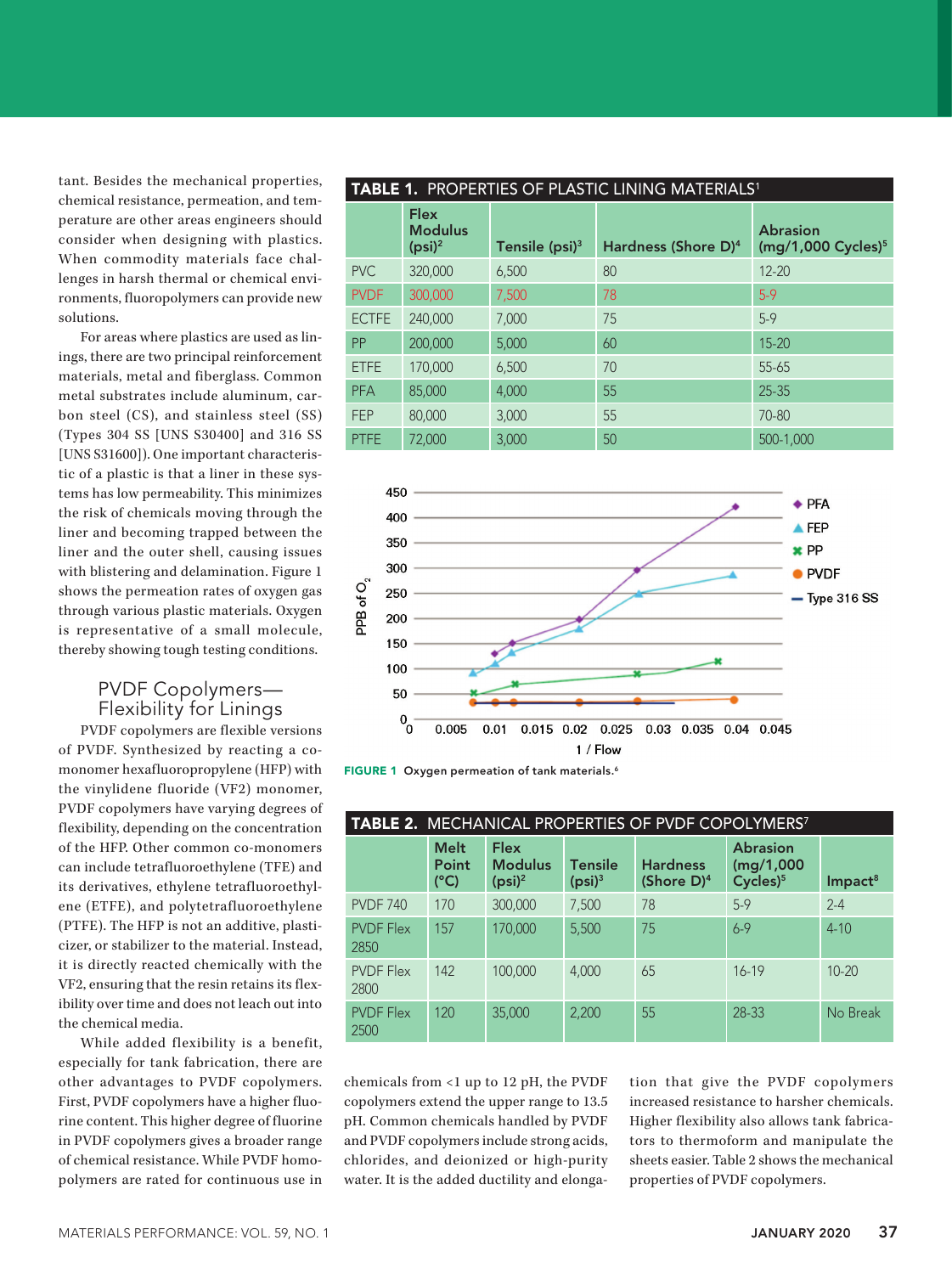## COATINGS & LININGS



FIGURE 2 Tank-lining steps. Image courtesy of Electro Chemical Engineering & Manufacturing.



FIGURE 3 Before (left) and after (right) lining a steel tank with PVDF copolymer sheets. Images courtesy of Electro Chemical Engineering & Manufacturing.

Three main grades of resins are used for tanks made with PVDF. The first is PVDF 740 homopolymer used for vessels that are freestanding. The rigid homopolymer grade is available in thick sheets of PVDF (>1 in [25.4 mm]) that can be thermoformed and welded to create tanks. Common grades for liners are PVDF copolymers: PVDF Flex 2850 and PVDF Flex 2800. Copolymers are recommended in situations where high torque or high stress occurs, such as in over-the-road trailers that carry aggressive chemicals, like sulfuric, hydrochloric, hydrobromic, or other acids.

#### PVDF Sheets

In order to fabricate a tank using plastic materials, it is first necessary to process plastic into a sheet. Sheets of PVDF or any other thermoplastic resin are most commonly manufactured by either compression molding or extrusion. Standard thicknesses of liners are 60, 90, or 120 mils. Since PVDF has a relatively low melting point at

170 °C, it can be processed on standard equipment used to run polyolefins. Copolymer grades of PVDF may have an even lower melting temperature.

Because fluoropolymers have inherently non-stick properties, it would be very difficult to adhere a sheet directly to a metal or fiberglass tank. Because of this, sheets are available with fabric or glass backing. The fabric backing is co-extruded onto the sheets as they are being processed, allowing for a strong bond. A common peel test used by some suppliers of the sheets is ASTM D1781<sup>9</sup> in order to ensure a robust and strong bond without a chance of delamination.

#### Tank-Lining Process

The process of lining a tank can be similar for each plastic material. Most often, the liners are applied to CS or SS. Plastic liners, such as the ones described in Table 1, offer advantages to engineers and designers. When Hastelloy† , Inconel† , titanium, or other exotic metals are thought to be the only choice, using a less expensive metal with a fluoropolymer lining may provide users with a substantial cost savings and equivalent performance over the lifetime of the tank.

Depending on the chemical and temperature environment, the thickness of the sheet can vary. While thinner sheets are easier to form around the vessel, the thicker sheets offer better permeation resistance. Consultation with the tank fabricators is recommended.

Application, adhesion, and welding could be slightly modified per the material. Whether the tank is new or used, the lining process can be similar. Figure 2 shows a plan view of the application steps, starting with the primer on the left, and finishing on the right with a cap strip to protect the welded sheets. The following sections describe those steps in further detail, as well as a visual overview in Figure 3.

#### Cleaning and Blasting

Whether the tank is new or has been in service, the inside of the tank should be thoroughly cleaned before work can start. Typically, an abrasive blast is used to clean the interior of the tank and create an anchor point. A typical anchor profile is 3 to 5 mils to allow for good adhesion of the plastic sheet to the metal. Different types of media are available, ranging from fine, course, and extra course, and are usually made of crushed glass or other mineral abrasive. Harder metals may require harder blasting materials. Additionally, fabricators use standards, such as NACE No. 2/SSPC- $SP10^{10}$  to ensure a white metal blast.

### Coating and Priming of Tank

Once the tank is blasted, a primer can be applied to hold the blast and prevent oxidation prior to the lining process. This is a necessary procedure since there could be some time lag before fabrication can be completed.

#### Thermoforming Sheets

While the tank is being prepped, the sheets and parts for nozzles and heads can

<sup>†</sup> Trade name.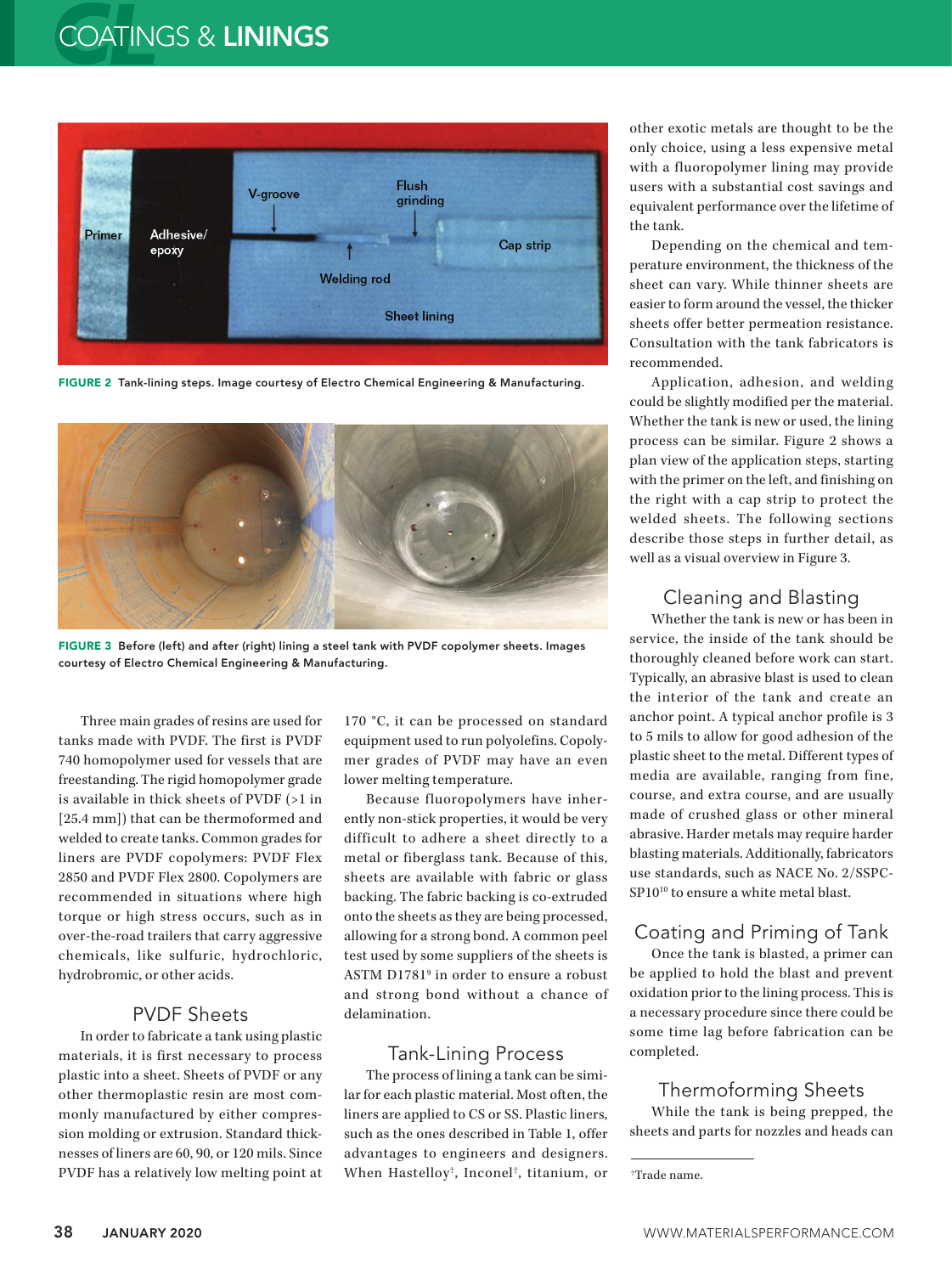be formed. This takes immense detail to understand all the dimensions of the tank while trying to minimize the amount of welding that needs to be done later. Corner angles, nozzle head size, and flanging all need to be considered before thermoforming parts. Once the dimensions are very well documented, the plastic parts can be heated appropriately per the material specifications in order to warm up the plastic and physically form the part. Since plastics have different melt temperatures and mechanical properties, the thermoforming temperatures and times must be adjusted to the specific material being employed. For PVDF, thermoforming should take place between two molding plates. PVDF homopolymers thermoforming temperature is recommended at 150 to 160 °C. For PVDF copolymers, thermoforming is recommended to take place ~15 °C below the melting point of the material.

#### Applying Plastic to Metal

As previously described, a fabricbacked sheet is used to bond the thermoplastic liner to the metal. In addition, an adhesive is added to provide adhesion to the metal. Some manufacturers have used solvent-based elastomeric adhesive in the past, but some have developed proprietary, higher temperature flexible epoxy adhesives. Before the sheets are applied to the metal, they should be annealed to alleviate stresses. A typical annealing time and temperature for PVDF can be 135 °C for 2 h. Other materials may have different annealing temperatures.

#### Welding

Welding can be freehand with a welding rod and heat gun. The operators should be cognizant of hazards with welding and take precautions to wear proper personal protective equipment. There are standards such as AWE G1 committee and/or DVS 2207-1511 for welding of PVDF or tank fabricators who have developed their own welding procedures for linings. When using butt fusion or welding rod, there can be a cap applied to distribute stress of the weld over a wider joint. However, some organizations have developed a flow fusion technique to give smooth weld lines and no discontinui-



FIGURE 4 Over-the-road trailers carrying aggressive chemicals can be lined with PVDF copolymers. (Images courtesy of Electro Chemical Engineering & Manufacturing.)

ties. This technique takes two sheets of the plastic sheet and heats them up under pressure to allow the sheet to flow into each other seamlessly. The material cools and then has a solid material between the sheets connecting the two.

#### **Testing**

Once the tank is fully lined and all welding is complete, a spark test followed by a helium leak test is performed to identify pinholes. Pinholes are minute imperfections where fluoropolymer material is not present. If a pinhole is identified, it should be fixed and filled with plastic to cover any area that is missing material.

Overall, the process of lining a tank can take several weeks depending on the size of the tank. Additionally, solutions exist for lining over-the-road trailers with PVDF copolymer linings, like in Figure 4. Should a leak or other defect occur in the tank over time, methods to repair can be relatively straightforward. These procedures are well documented and should be discussed with an experienced tank fabricator.

#### Dual Laminate Tanks

Tanks that have fiberglass as the reinforcement material are also commonly made with plastic liners. Unlike metal tanks, these dual-laminate tanks start with building the tank from the inside-out. Keeping the same fabric-backed sheets, thermoforming, and annealing recommendations, plastic liners are formed into the desired tank geometry. Next, the fiberglass is applied to the exterior, or fabric side of the sheet using a wet layup process. Dual laminate tanks can often be a more lightweight, cost-effective solution for users seeking a structurally strong tank.

#### Conclusions

PVDF and other plastics are commonly used to fabricate tanks. Available in standalone and lined configurations, tanks that have thermoplastics as the contact layer with the containment media can greatly extend the service life of the system. It is important that the proper plastic liner is used, as materials can vary greatly in temperature performance, chemical and permeation resistance, and ease of fabrication. Engineers and designers who specify plastic liners for corrosion control have come to appreciate their utility in both new tank designs as well as in retrofitted tanks.

#### Acknowledgments

The author would like to thank Mike Amant, James Doherty, and the rest of the Electro Chemical Engineering & Manufacturing team. Their expertise in fluoropolymer tank linings as well as the images they provided were instrumental in the completion of this article.

The author would also like to thank Jason Pomante for his work in contributing to the article.

*Continued on page 40*